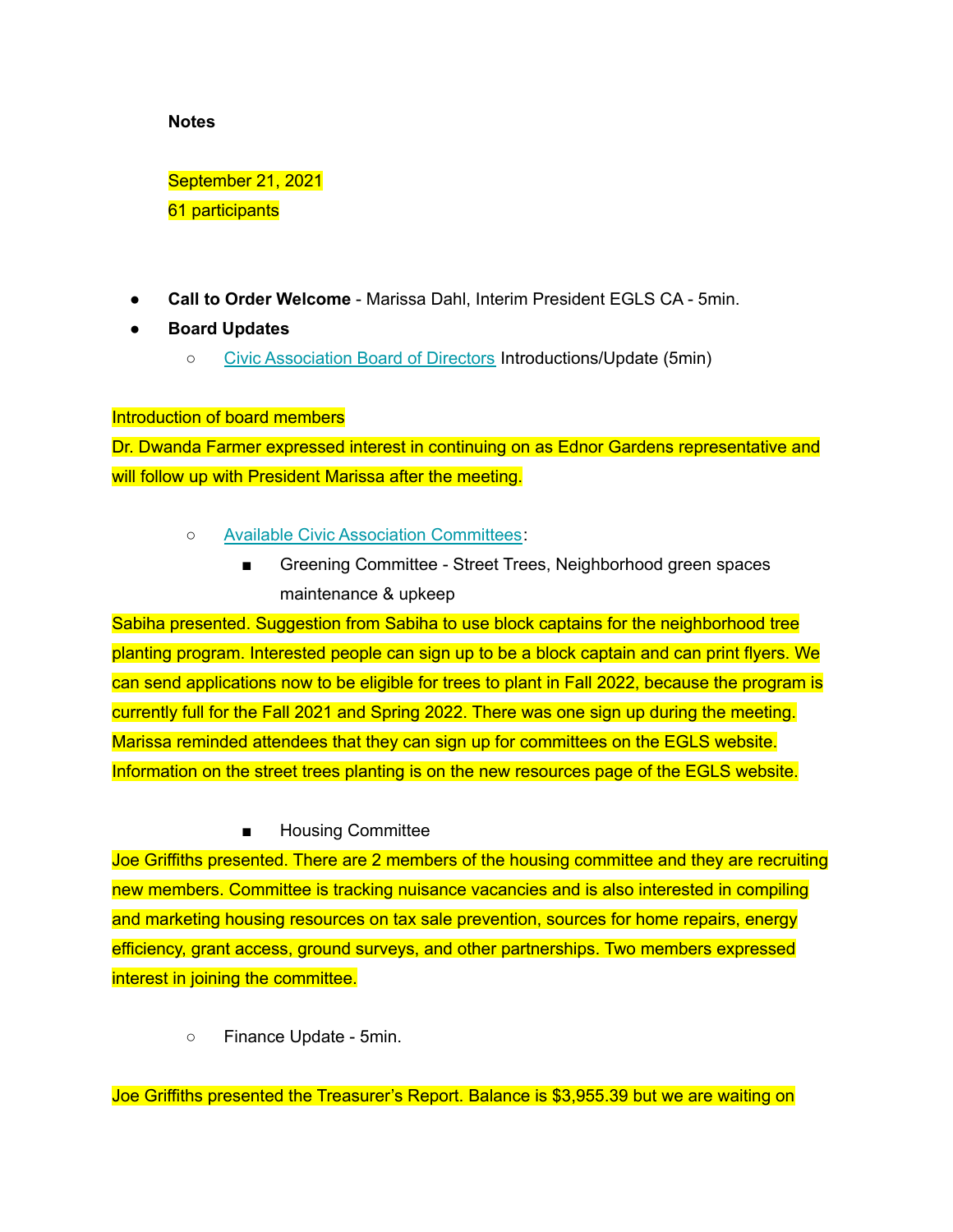### \$1000 from a donation from HBO.

○ Website Updates - [resources](https://www.ednorgardenslakeside.org/general-5) page, online dues [payments](https://www.ednorgardenslakeside.org/giving)

Marissa reviewed the new resources page.

# **● Neighborhood Announcements**

- Guest Speakers
	- Demetriece Thomas MERVO Community School Coordinator (5min)
	- Department Of Transportation Traffic calming for Hillen and 33rd Street, Ellerslie Ave, Chestnut Hill, the Alameda (15min)
	- GEDCO Updates Nichole Battle (10min)
	- Baltimore Police Department (Northeast District) Sergeant Harty & Officer Cooper-Jones (15min)
	- Andrea C. Curley State's Attorney's Office for Baltimore City Community Liaison - Northeast District (5min)
	- Baltimore City Council District 14 Update Councilwoman Odette Ramos (5 mins)

Presentation from MERVO Community School Coordinators to share information about food resources, safety, attendance, and greening partnerships (e.g. garden at Mervo).

DOT Rep Matthew Hendrickson presented about the 'Lake to Lake' grant from NATO for improving traffic calming. Working with a partnership of various bike orgs in the city on traffic calming, cleanup days, and upcoming events to enjoy the space around Lake Montebello. Looking for art and design ideas for the corner bumpouts at 33rd and Hillen. Baltimore is one of 10 cities to get the grant from NATO.

https://nacto.org/2021/06/17/second-round-of-nacto-recovery-grants/

https://makeplacehappen.com/

matthew.hendrickson@baltimorecity.gov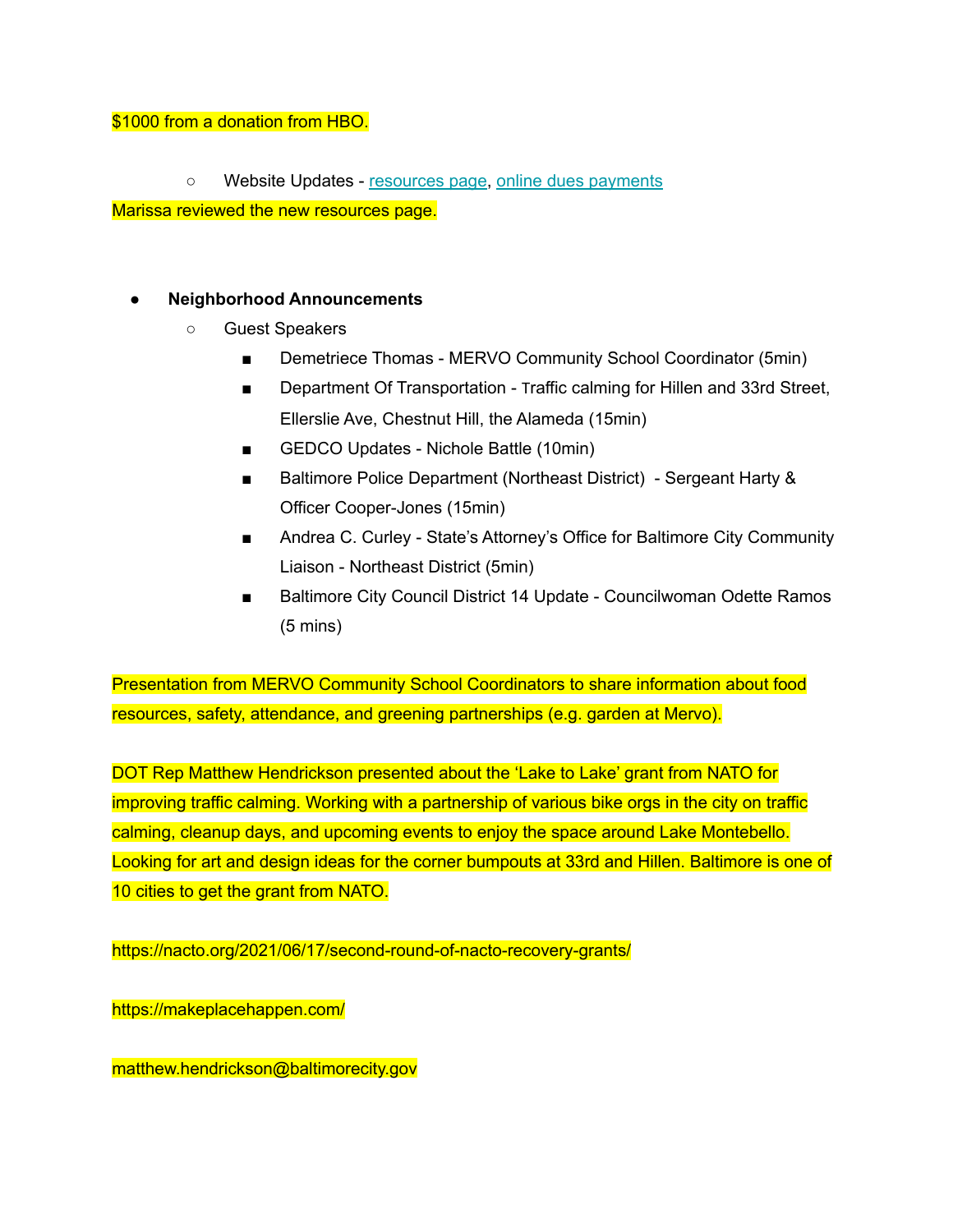Sabiha requested more trash cans around Mervo. Matthew recommended she get in touch with DPW or the school.

Germaine Bradshaw the liaison from DPW put her information in the chat.

Councilwoman Ramos shared that the idea is generally to make the entire intersection next to Lake Montebello safer. Councilwoman is entering legislation to update parking regulations on Hillen Rd and suggested there be additional connection to Lakeside.

Additional request for making intersection at 35th safer for accessing lake - DOT does not currently have capacity to go beyond the intersection outlined already.

Melvin Jadulang shared 'Color Your Own Crosswalk' design sheet from Graham Projects and shared website link. Designs can be painted in areas blocked off by flex posts. He will share voting information for designs.Deadline for submission is Oct. 8. https://makeplacehappen.com/montebello/

Project timeline: needs to be done this striping season (end of October)

#### **GEDCO Presentation**

Presented about upcoming community events, coordination with the Y, and the opening of Gilchrist. Gilchrist is looking for volunteers and employees. Stadium Place is opening in the next few months, Dunkin is opening as well as a nail spa and additional commercial spaces are available. Zen Apartments is 55 and older, mixed income community mid to market rate. There is a waiting list of 300 people looking for affordable and available housing for older adults. Upcoming event at the parking lot of Zen Apartments. A copy of the presentation will be shared on the EGLS website.

Ashley Funk from the Y: preschool hopefully will be open in May 2022. once we get closer to completion, we will let this group know when enrollment will be open.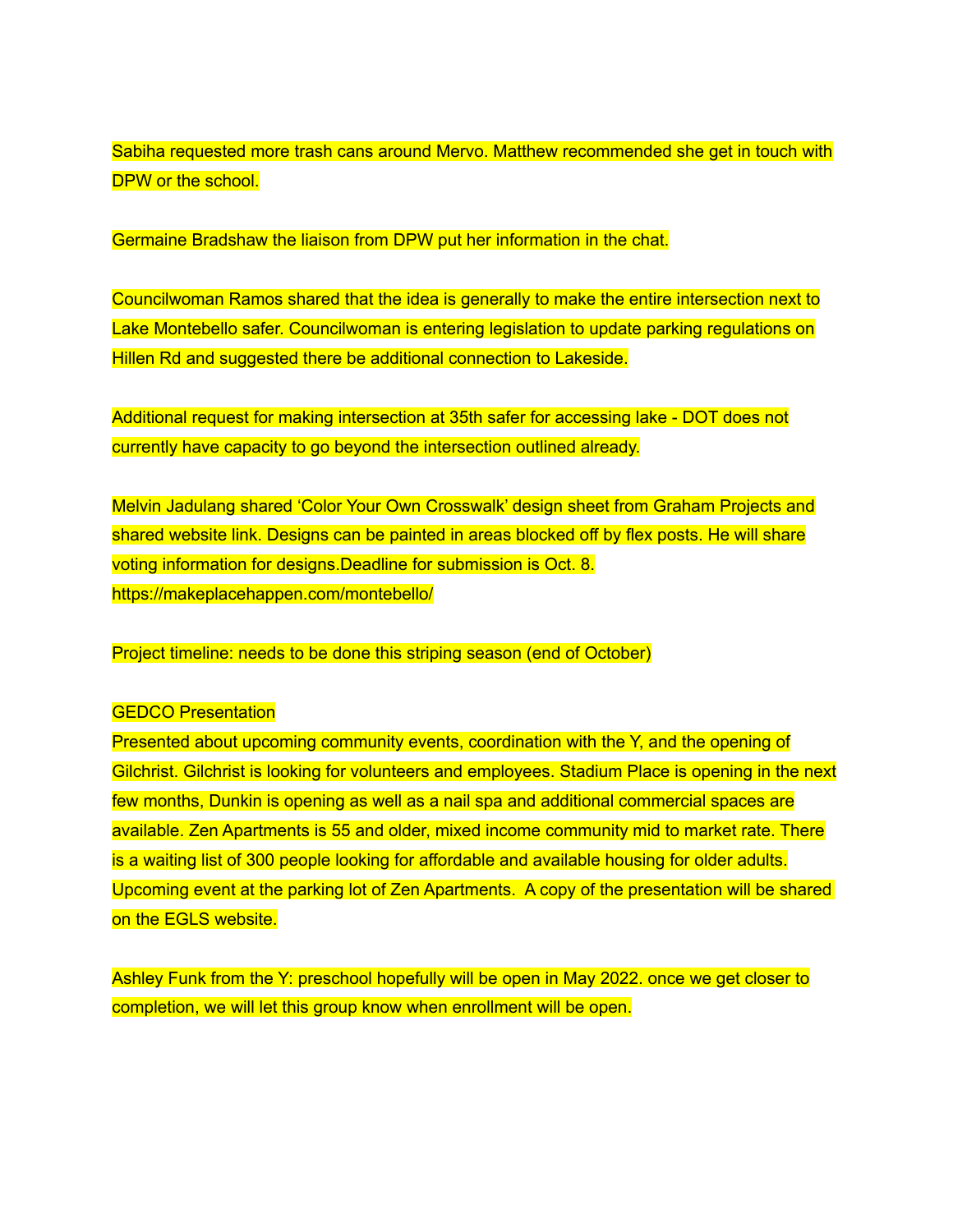Andrea C. Curley - State's Attorney's Office for Baltimore City Community Liaison - Northeast District (5min)

Upcoming 'Chat and Chew on Oct 12. Also discussed 2 year mentorship program for low level offenders to go through the program and receive counseling rather than incarceration. Sept 8 launched a campaign about the stories of men who were wrongfully incarcerated. Each attorney in their office should only prosecute 30 cases a year but are currently processing 60+ for each attorney. There will be a Chat and Chew on 9/27 at the YMCA.

> ■ Baltimore City Council District 14 Update - Councilwoman Odette Ramos (5 mins)

Excited about the new housing committee and will share resources. Homeowners Property Tax Credit applications are due October 1. There is still federal and state rental assistance funding available. Starting Oct 1, grocery stores will no longer have plastic grocery bags - customers should bring reusable bags or will have bags for purchase for 5 cents. Reminded audience about Wednesday night events (see Odette Ramos Facebook page). Will share a flyer about expungement event and also job fair on Oct. 16. Oct. 16 will be an event at Mervo on composting and will also have an update about neighborhood flooding on 35th st. including major infrastructure projects that will need to take place. Shared information about upcoming vaccine clinics (9/27 at the Y both COVID and flu) and COVID testing at the Y. Starting keep district 14 clean team. HBO filming on Delverne was about Justin Fenton's new book.

Link for Homeowner's Tax Credit

https://dat.maryland.gov/realproperty/pages/homeowners'-property-tax-credit-program.aspx

■ Baltimore Police Department (Northeast District) - Sergeant Harty & Officer Cooper-Jones (15min)

Several attendees asked about recent carjackings. Officer Cooper-Jones recommended staying aware when entering and exiting vehicles. See notes about upcoming commanders meeting: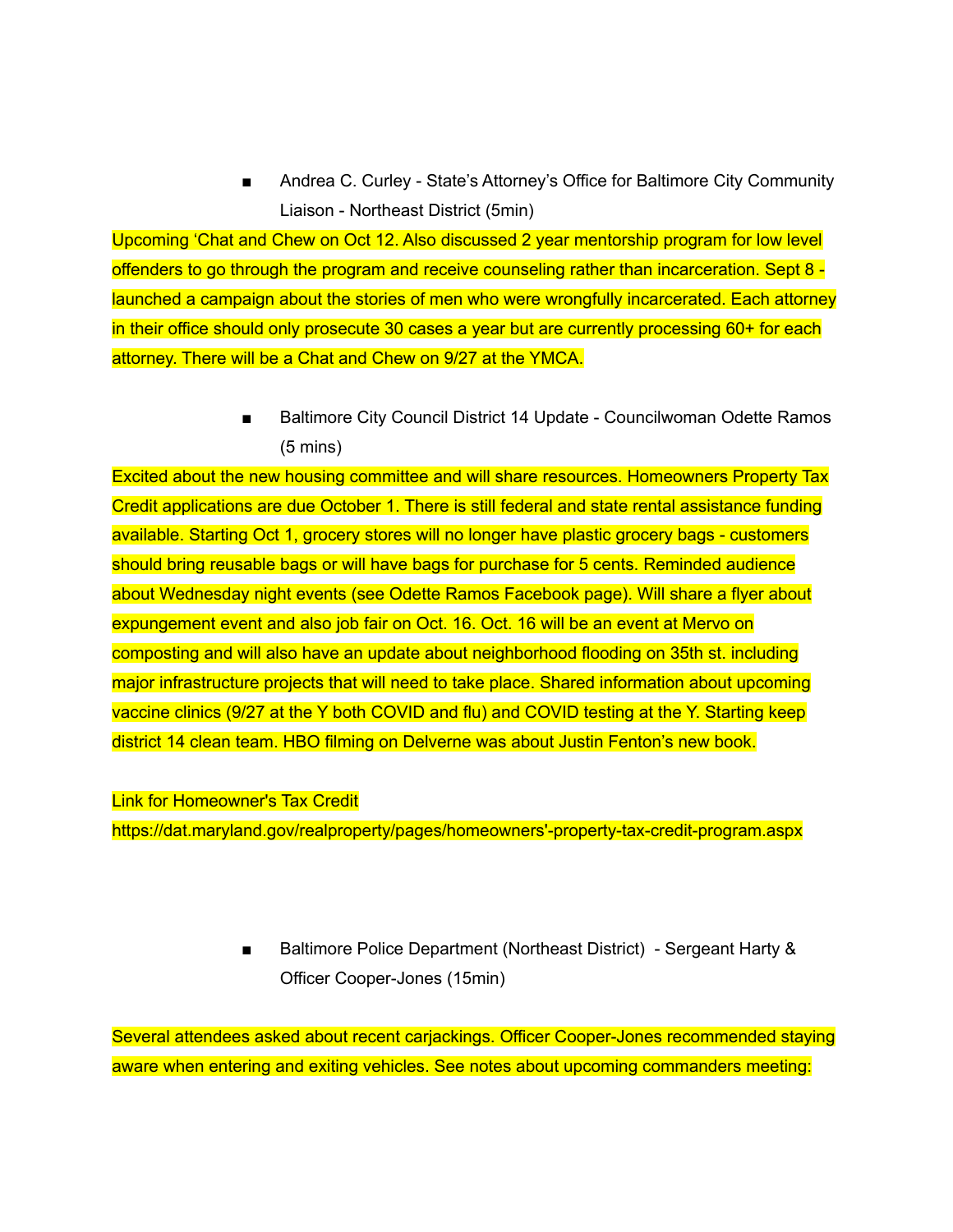Virtual Northeast District Monthly Commander's Crime & Community Meeting September 23rd @7pm (4th Thursday of each month)

Join Zoom Meeting https://zoom.us/j/98838086152 Meeting ID: 988 3808 6152 Passcode: 764749 One tap mobile +13017158592,,98838086152#,,,,\*764749# US (Washington DC) +13126266799,,98838086152#,,,,\*764749# US (Chicago) Dial by your location +1 301 715 8592 US (Washington DC) +1 312 626 6799 US (Chicago) +1 929 436 2866 US (New York)

Mary Washington

Shoutouts for the \$5 million acquired to help improve infrastructure and reduce flooding on 35th, also shoutout in support of the YMCA preschool and Gilchrist developments. Get in touch with Donzell (see contact in notes) if unemployment insurance is needed.

- Events (5min)
	- Dumpster Day Saturday, October 9 @ Rexmere & North Hill Rd
	- New Members Get Together October 9th from 2-3:30pm @ Madeline Schofield Community Garden
	- Holiday Cookie Tour December 11th @ 2-5pm

- **● General Announcements (10min)**
- **● 2021 Civic Association Next Meeting: Tue, Nov. 16**

Contact info shared during the meeting

[jgriffit1037@gmail.com](mailto:jgriffit1037@gmail.com)